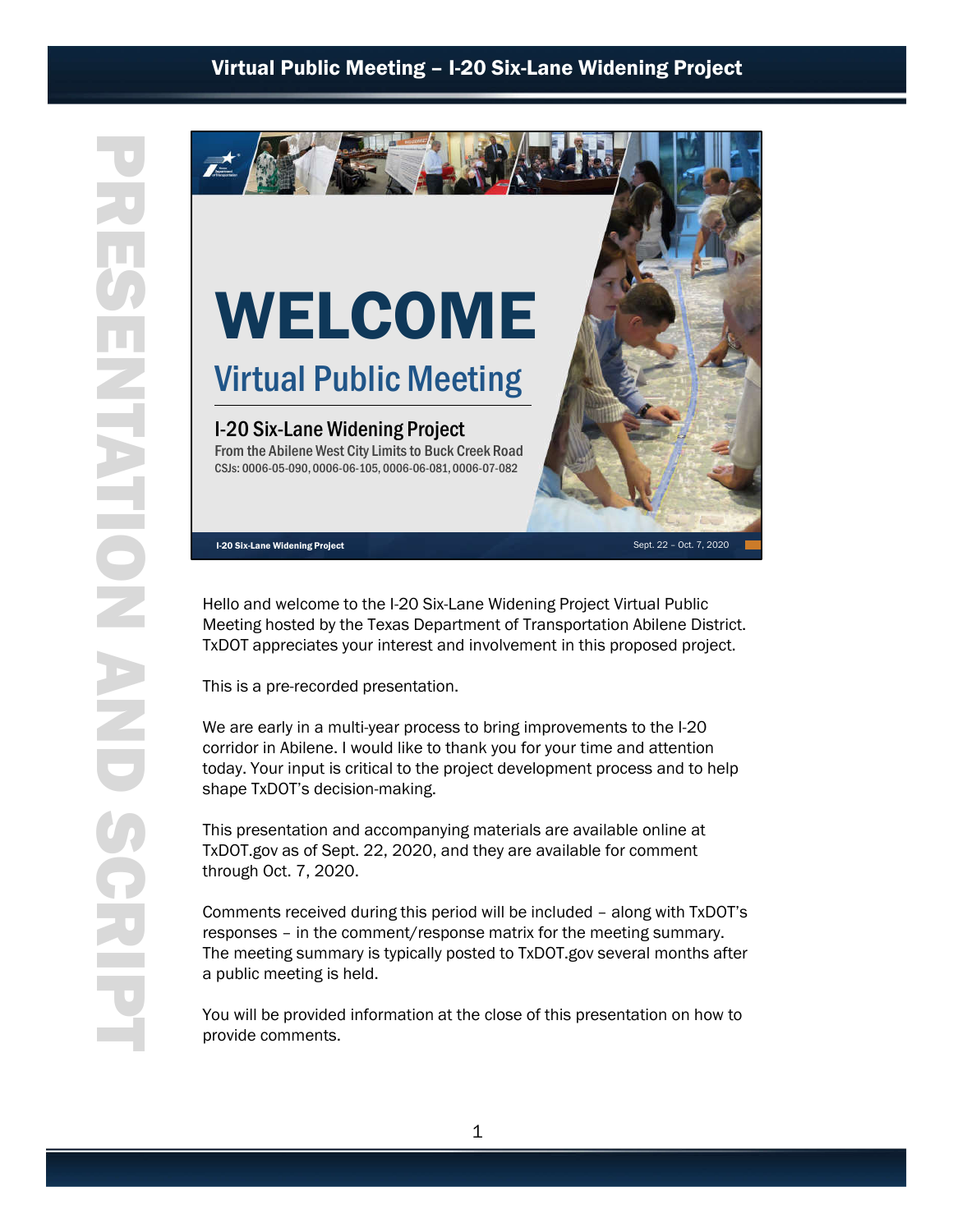

Today's presentation includes an introduction of the project, our identified concerns and characteristics of the I-20 corridor, information on how you can submit your comments, and our planned next steps.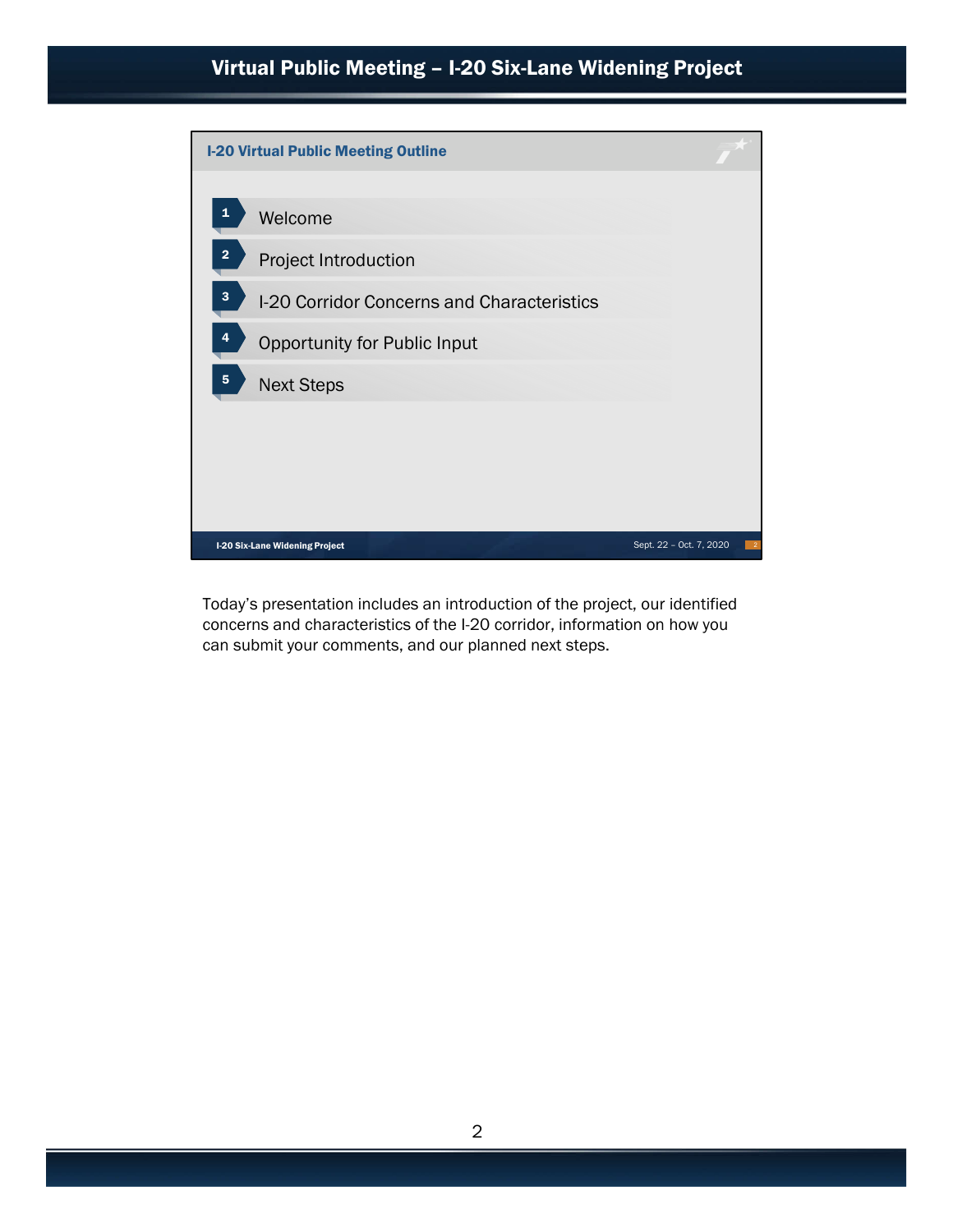

Given the unique circumstances of the COVID‐19 pandemic, along with TxDOT's commitment to protecting public health, TxDOT is conducting this virtual public meeting online to slow the spread of COVID-19. This online format is being conducted in‐lieu of an in‐person public meeting.

The presentation will cover the same information we would have shared at an in-person public meeting. However, the comment process for this virtual public meeting will be somewhat different from what we normally conduct at an in-person meeting and will be explained at the end of the presentation.

Thank you for helping us slow the spread of COVID-19 by engaging with us online.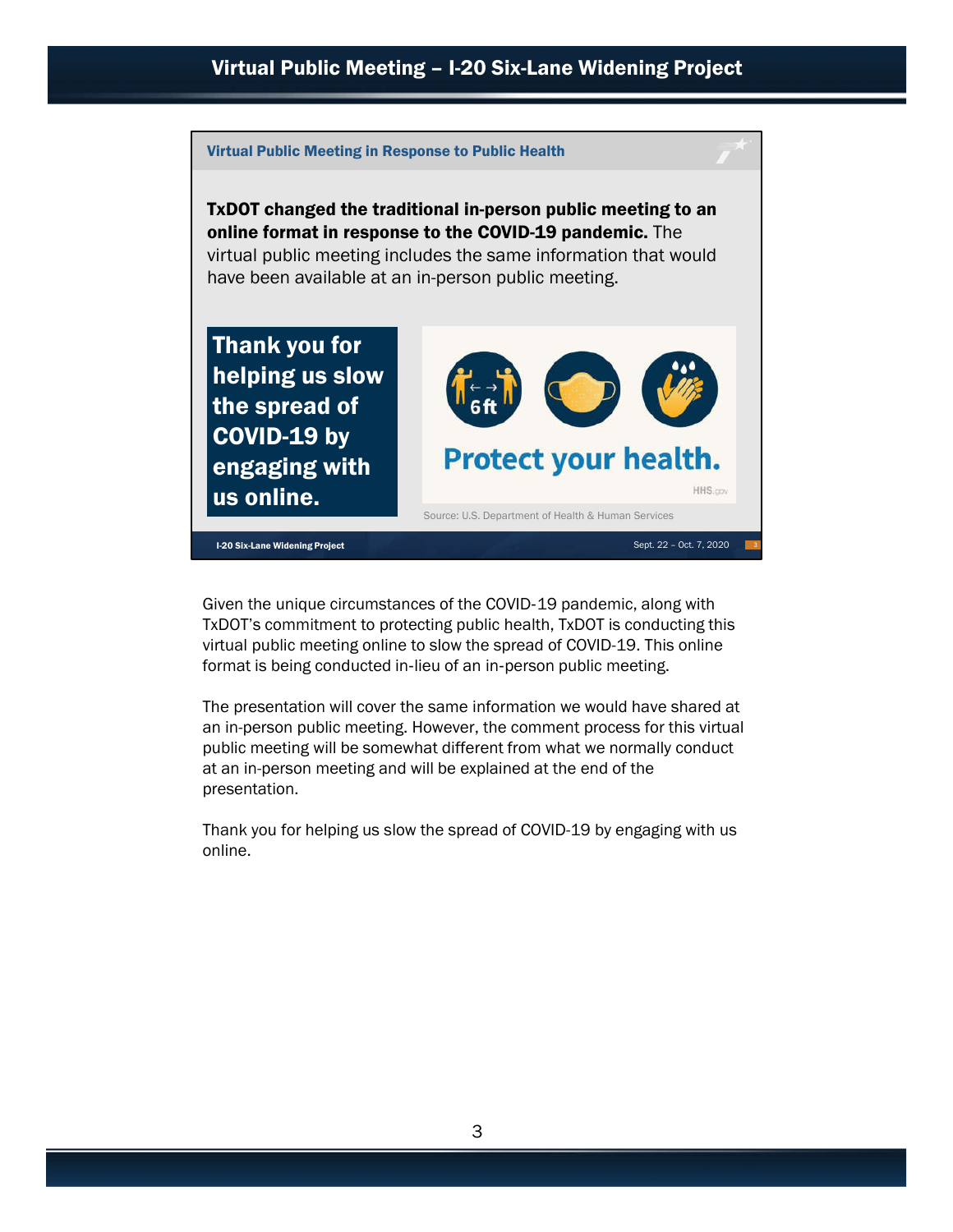

All project information, including this presentation, can be found on the TxDOT website.

Visit TxDOT.gov and keyword search "I-20 Six-Lane Widening Project" or type in the link as noted on the screen.

The webpage includes

- Virtual meeting instructions
- This pre-recorded presentation
- Project information
- Environmental constraints maps
- The process for submitting comments, and
- Project team contact information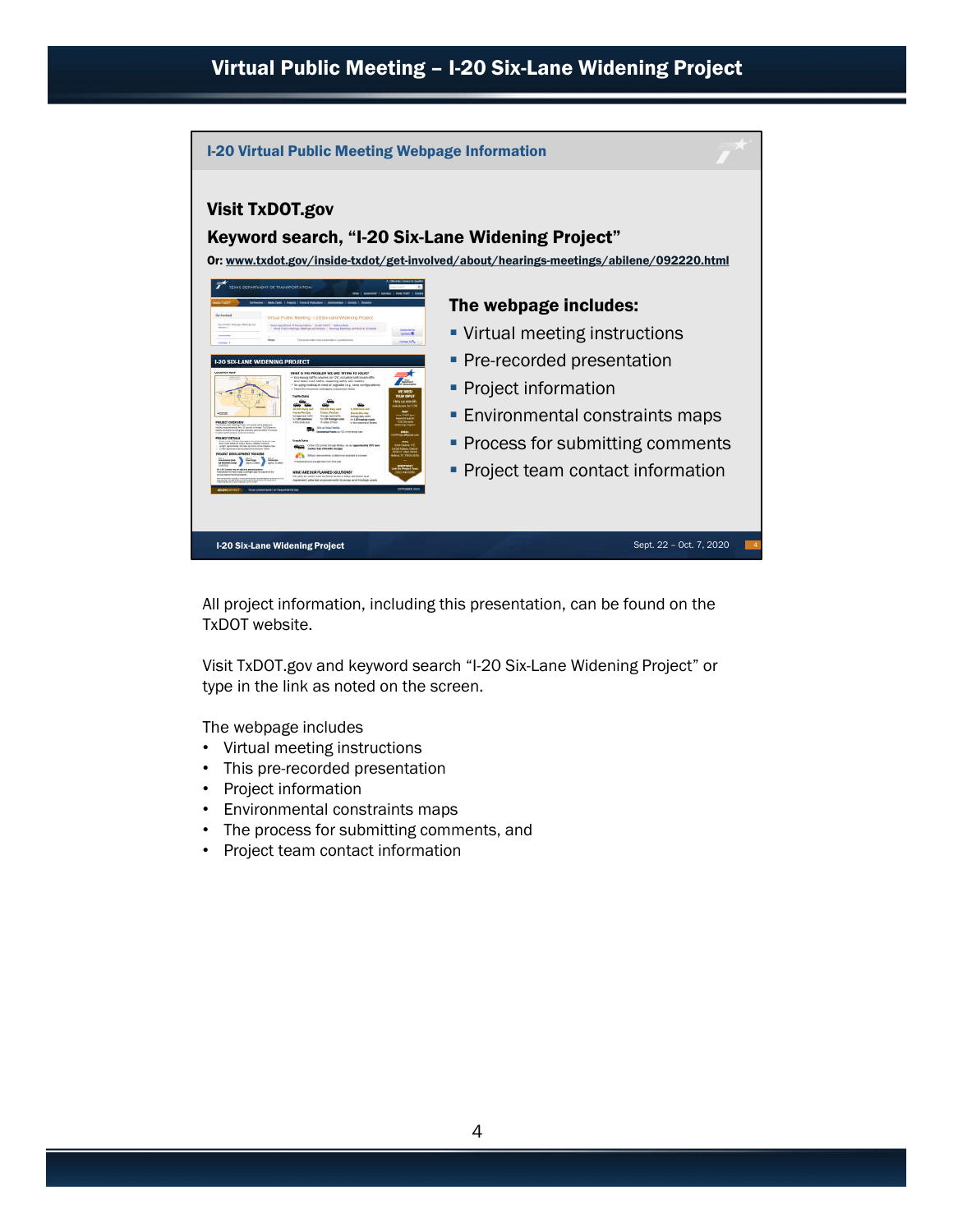

This virtual public meeting was developed to provide project information for the public, stakeholders, and elected officials, and to request input.

Outreach methods to inform the community about this meeting included:

- A letter of invitation to elected officials
- A notice on TXDOT.gov
- Postcards sent to adjacent property owners and stakeholders
- E-mail invitations sent to stakeholders on our mailing list
- Display advertisements published in the Abilene Reporter-News
- And a news release to local media

If you are interested in receiving future project notices, please let us know! We encourage you to join our mailing list. Methods to contact us and sign up for updates will be shown at the end of this presentation.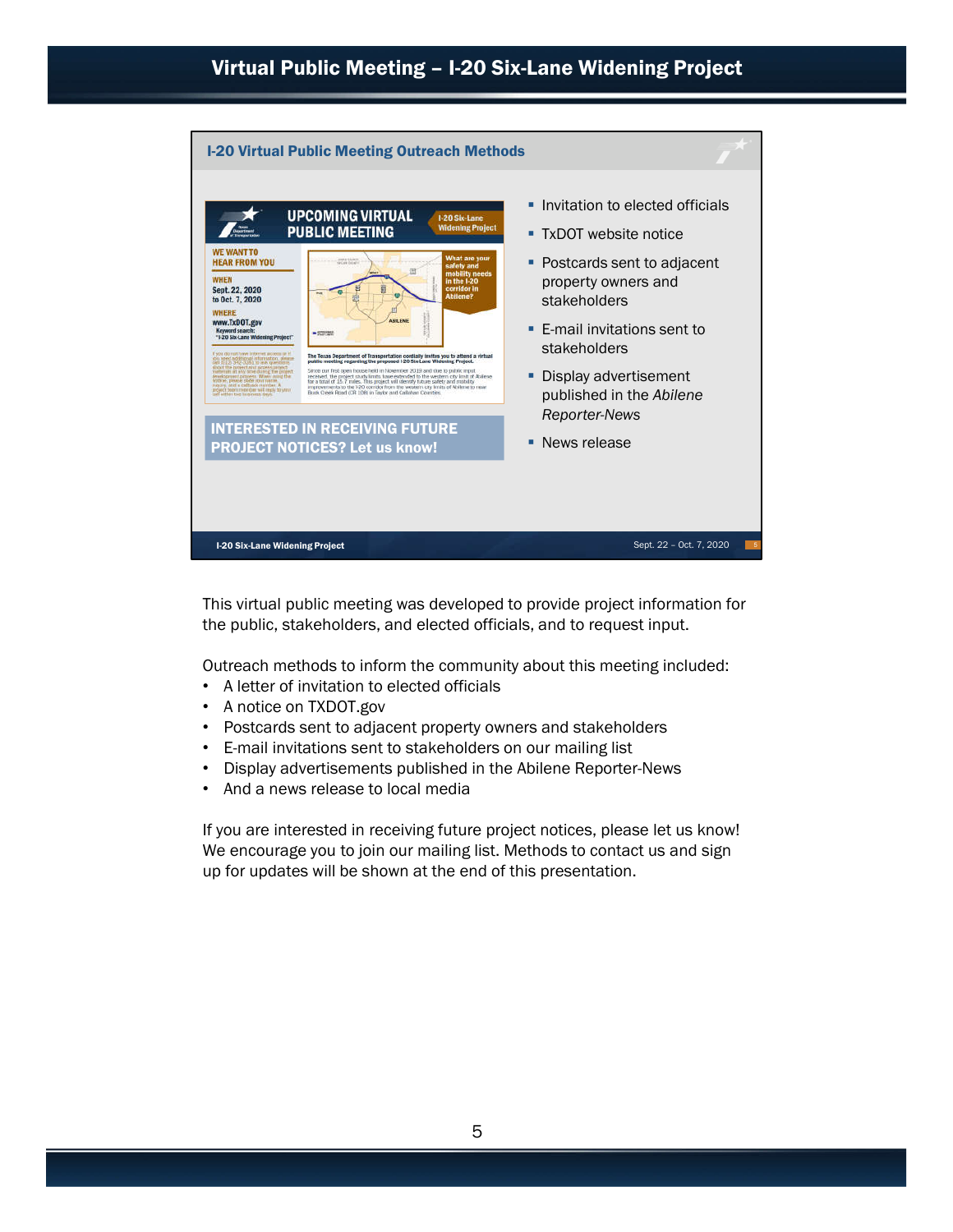Memorandum of Understanding

## National Environmental Policy Act (NEPA) Assignment to the Texas Department of Transportation

The environmental review, consultation, and other actions required by applicable Federal environmental laws for this project are being, or have been, carried-out by TxDOT pursuant to 23 U.S.C. 327 and a Memorandum of Understanding dated Dec. 9, 2019, and executed by the Federal Highway Administration and TxDOT.

WHAT DOES THIS MEAN?

TxDOT is following all applicable state and federal laws to identify and review potential solutions for long-term safety and mobility problems on the I-20 corridor in Abilene.

I-20 Six-Lane Widening Project **Sept. 22 – Oct. 7, 2020** 

Currently, TxDOT has local, state, and federal dollars allocated for a portion of the proposed project. We anticipate identifying further funding as we continue through the project development process.

With any project receiving federal funds, TxDOT is required to evaluate the potential environmental consequences of the proposed project. The environmental review process we follow is in accordance with the National Environmental Policy Act of 1969, otherwise known as NEPA.

The NEPA process results in documentation that is provided to decision makers so they have all the data needed to make an informed decision if the project should proceed.

In December 2014, TxDOT received a signed Memorandum of Understanding from the Federal Highway Administration that allows TxDOT to assume responsibility from the Federal Highway Administration to review and approve certain assigned NEPA projects. In December 2019, this memorandum was renewed. The review and approval process applies to this project.

In short: TxDOT will follow all state and federal laws to identify and review potential solutions for long-term safety and mobility problems on the I-20 corridor in Abilene.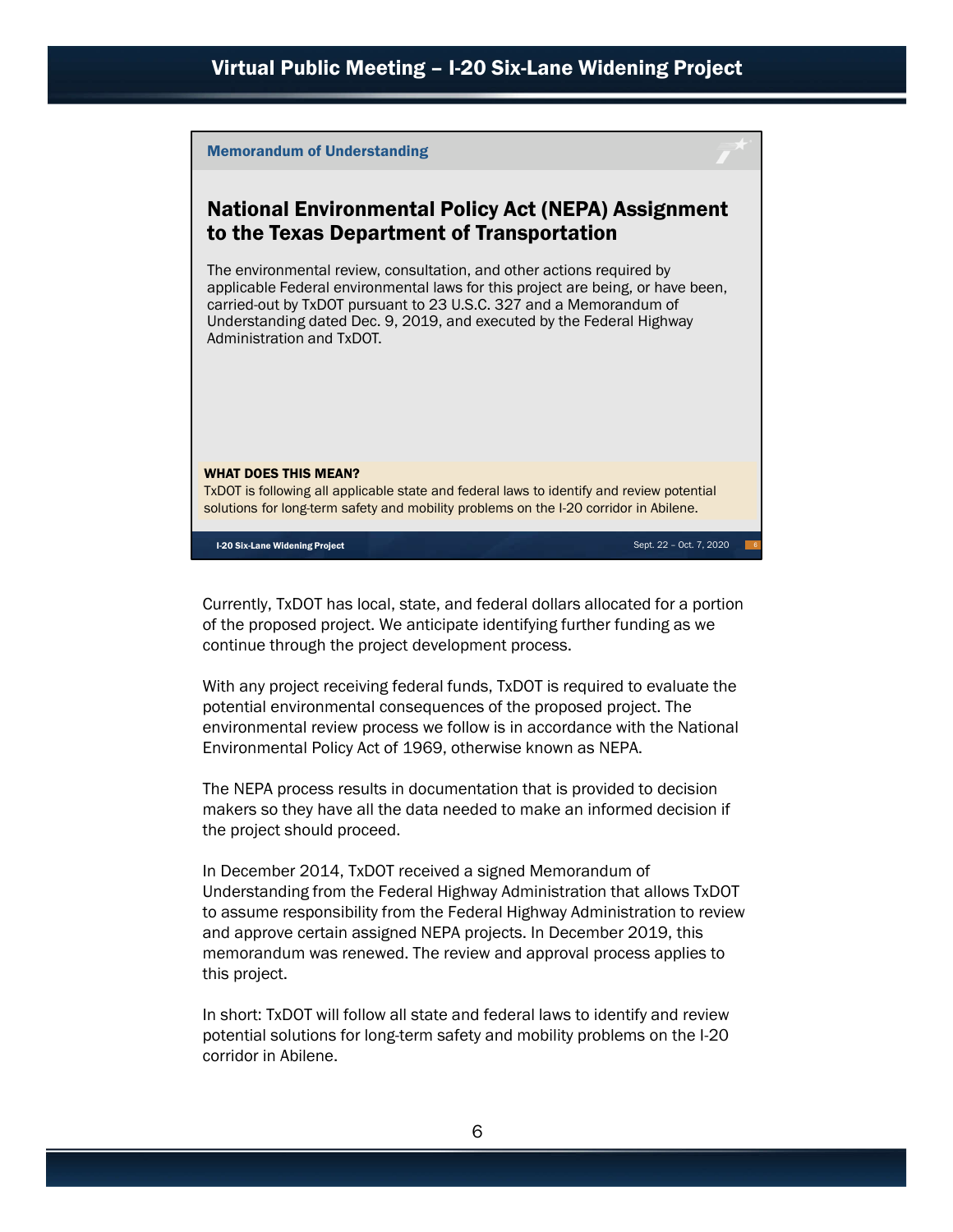

On Nov. 12, 2019, TxDOT held an open house regarding the I-20 corridor. This meeting was to introduce a proposed project on I-20 between SH 351 in Abilene to near Buck Creek Road, just outside of the city limits in Callahan County.

We would like to thank the eighty-one members of the public who attended.

One of the major comments received was a request to extend the study limits further west.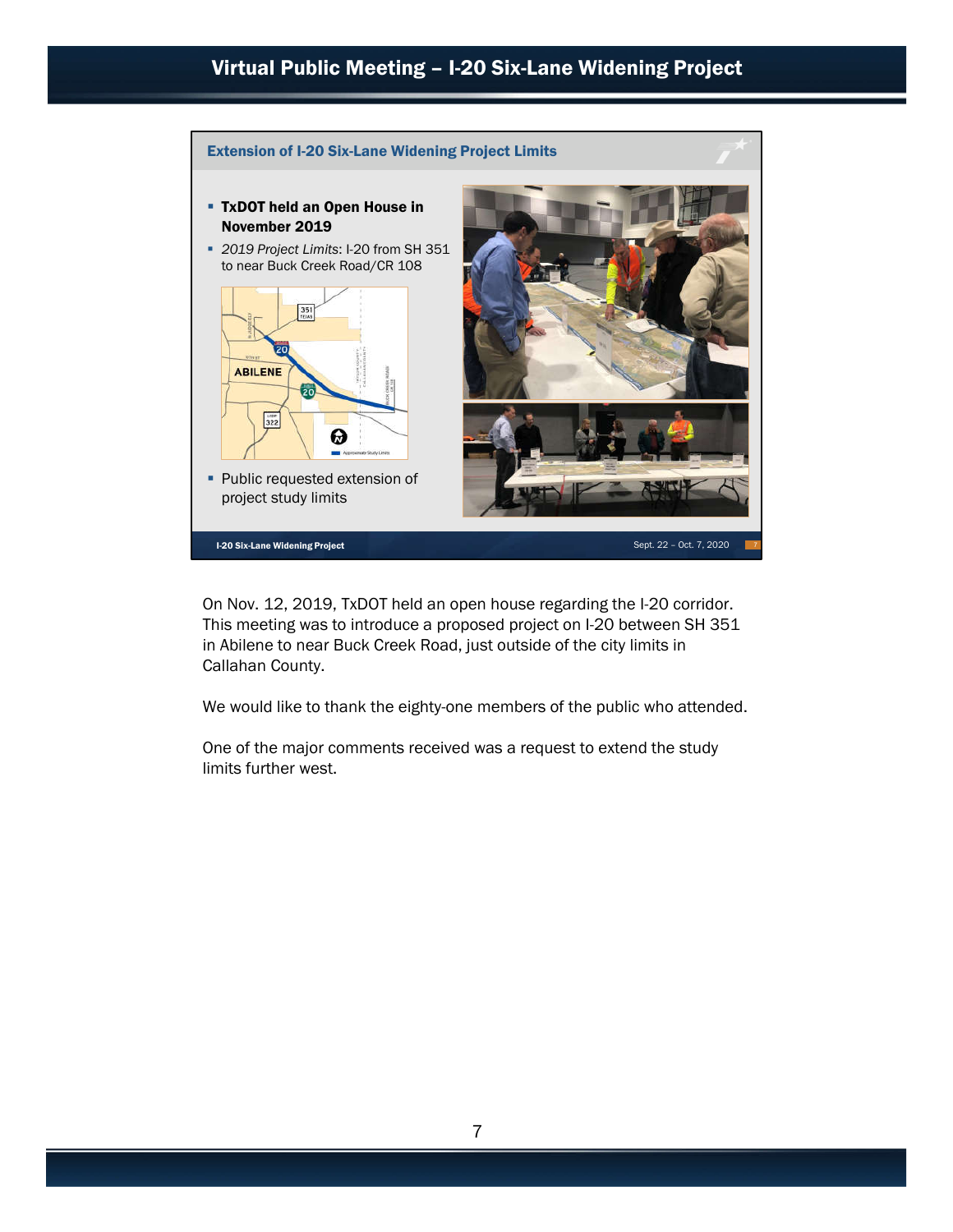

Thank you for your input. TxDOT has decided to advance additional segments of the I-20 corridor into our current study.

We are now studying I-20 from the western city limits of Abilene, approximately where I-20 meets Business 20, to near Buck Creek Road. This spans approximately 16 miles of interstate and is located in both Taylor and Callahan counties.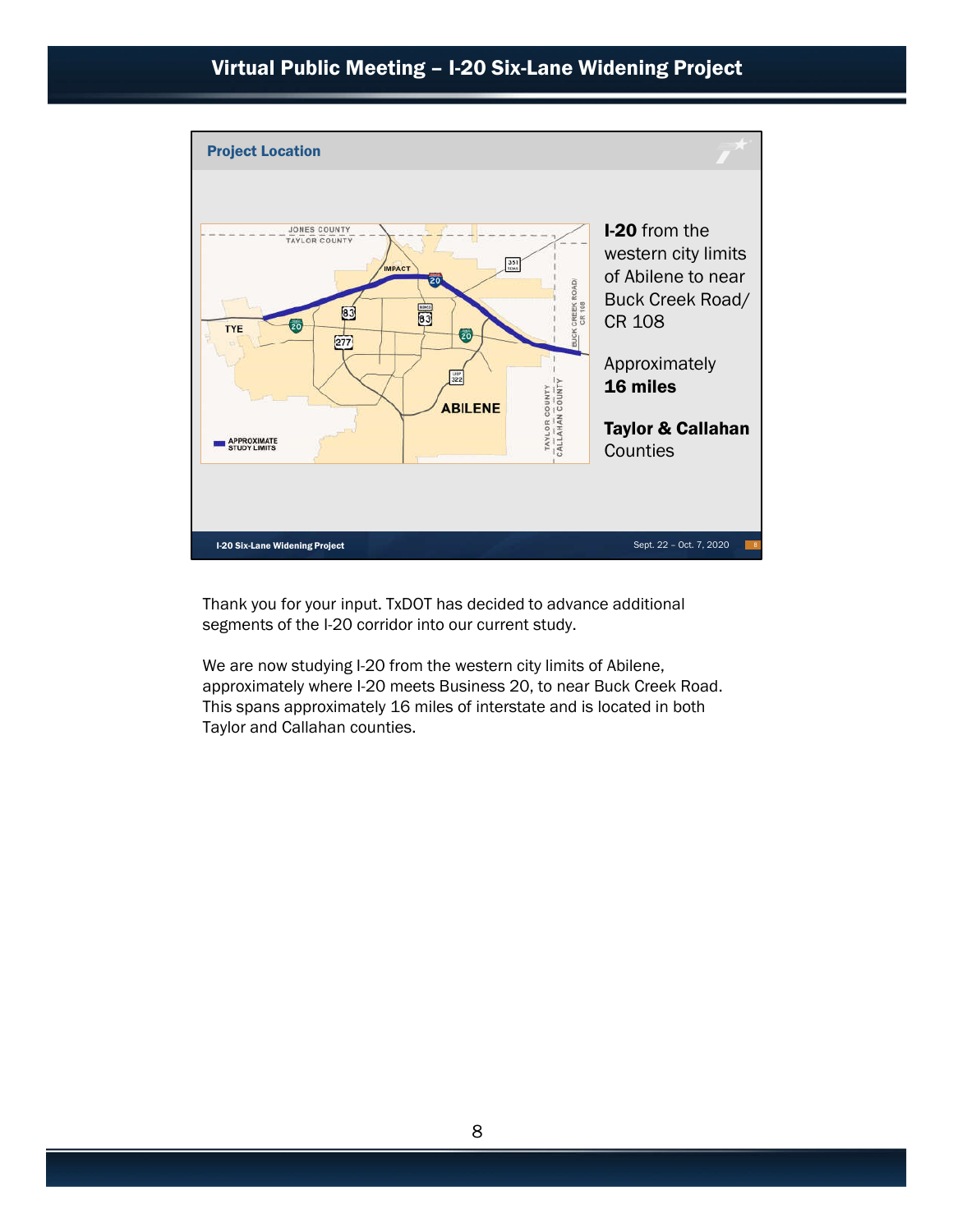

We will be identifying long-term safety and mobility solutions for the I-20 corridor.

We plan to widen I-20 to three lanes in each direction and implement potential improvements to ramps and frontage roads.

Elements that we must study include:

- Traffic data and travel times
- Safety information such as crash data
- Environmental constraints and issues
- Engineering considerations
- Right of Way, or the width of land TxDOT may need for improvements
- And public involvement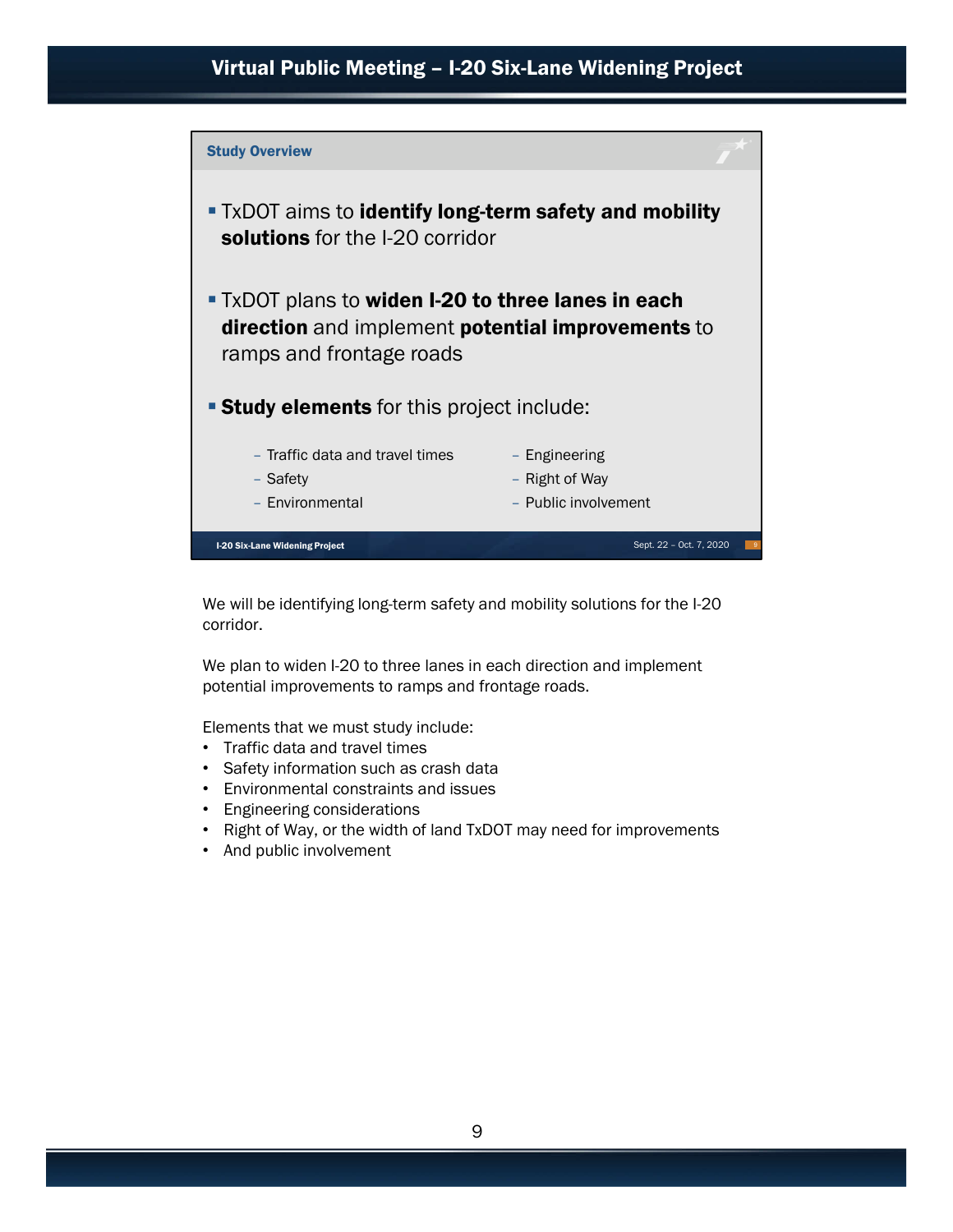

The process to identify, review, approve, and implement long-term safety and mobility solutions for the I-20 corridor takes several steps and will last several years.

First, we PLAN. TxDOT will prepare an environmental study and a preliminary roadway design known as a schematic. We are at the beginning of this study and we anticipate approval to potentially move to the next step in 2022. I say potentially because funding will need to be identified for the next two steps. The current approved funding for this project is 40 million dollars, which will only fund a portion of the proposed project. As such, if the project is approved, it is likely to be split into several phased projects that will then individually move into the next steps of design and construction.

In DESIGN, TxDOT will advance the schematic design into a final design ready for construction. Additional activity occurs such as right-of-way acquisition and utility adjustments. This effort can take approximately two years.

Finally, CONSTRUCTION. Construction can take up to three years for completion.

So, this will not be the last time you hear from us. As the project progresses through development and implementation, TxDOT will continue to engage the public and request input as the project is further defined.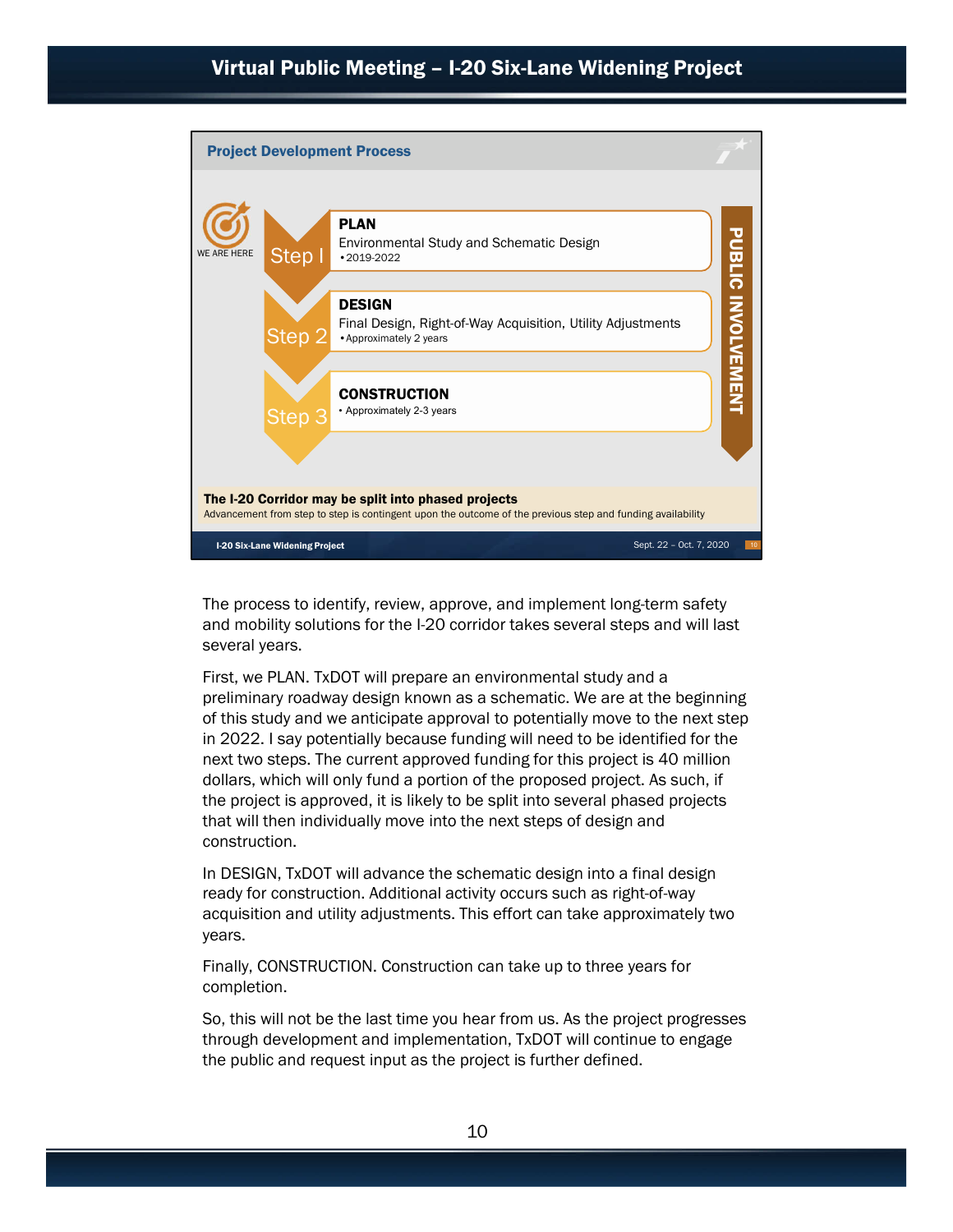| <b>Project Goals and Objectives</b>                              |  |
|------------------------------------------------------------------|--|
|                                                                  |  |
| Improve safety in the corridor                                   |  |
| Improve <b>mobility</b> in the corridor                          |  |
| Enhance <b>accessibility</b> for residents and businesses        |  |
| Improve emergency response times                                 |  |
| Support economic development                                     |  |
| Minimize impacts to the community and natural environment        |  |
| Sept. 22 - Oct. 7, 2020<br><b>I-20 Six-Lane Widening Project</b> |  |

We have currently identified the following project goals and objectives:

Improving safety, improving mobility, enhancing accessibility, improving emergency response times, supporting economic development, and minimizing impacts to the community and the natural environment.

These are important elements to keep in mind when providing comments and recommendations for improvements to the corridor.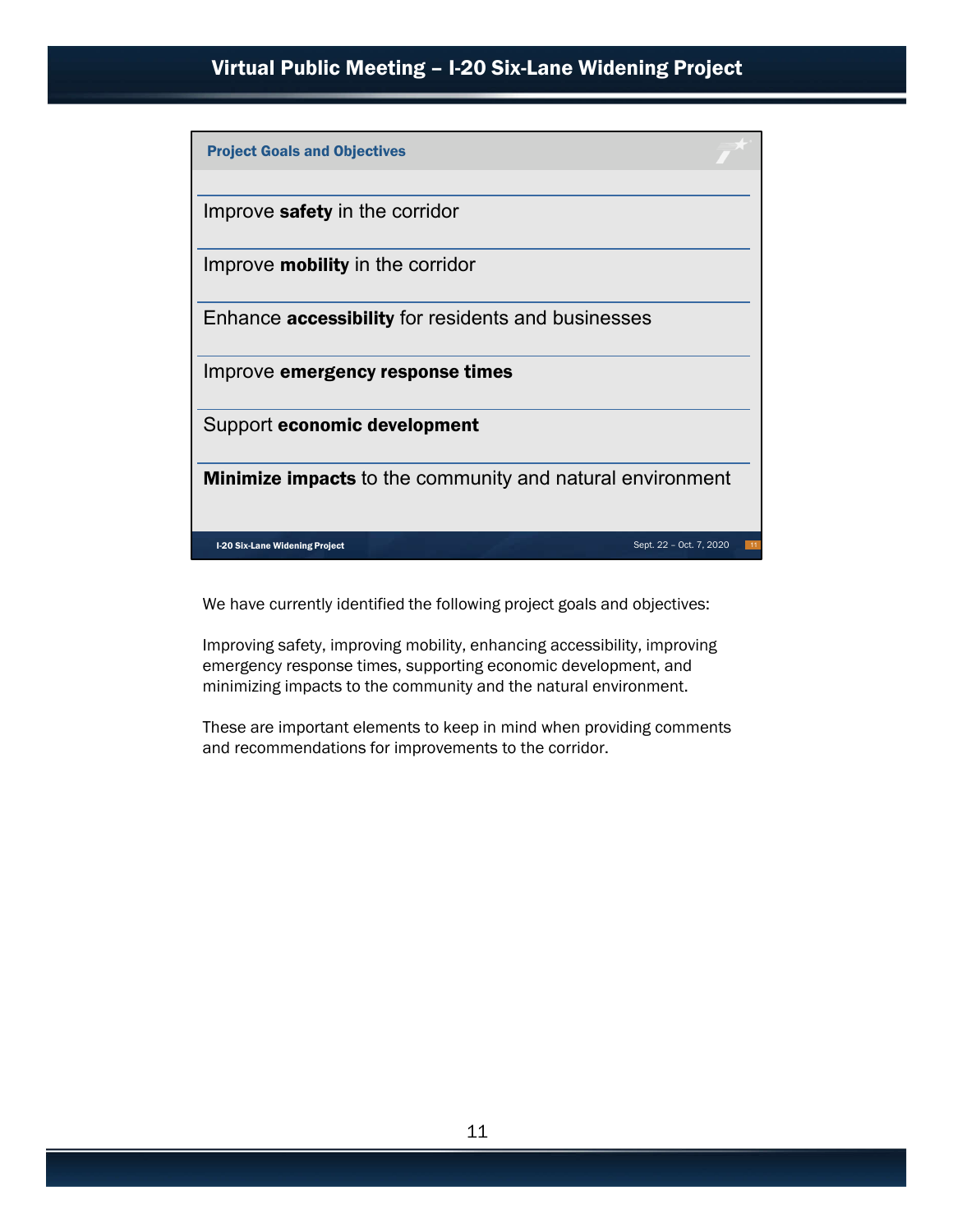

We'd like to now talk about the problem we are trying to solve. The items here were identified by data collected by our project team and from public input.

Data shows that traffic volumes have increased on I-20. This increased traffic of both local traffic and heavy truck traffic on a major interstate has impacted the safety and mobility of the traveling public.

As an aging roadway, I-20 is in need of upgrades like ramp configurations which will improve the speed discrepancies between the ramps and mainlanes.

It's also critical to improve emergency response times as well.

If no changes are made to the corridor, problems are projected to worsen in the future due to continued development and increased traffic.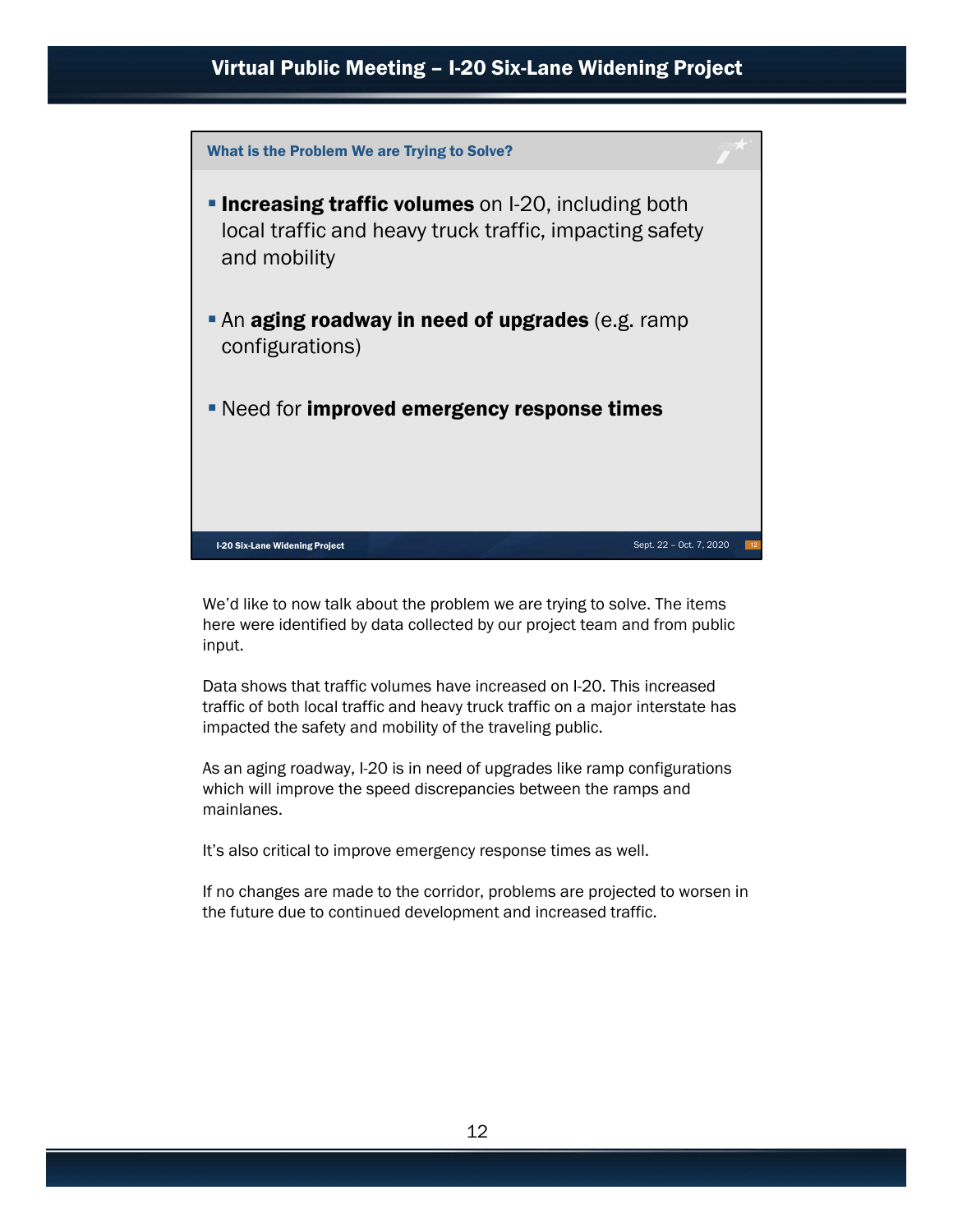

Let's review some of the data that prompted the proposed project on I-20 and problems we're trying to address.

The I-20 mainlanes have an average of 30,000 cars and trucks per day.

In comparison, on the I-20 frontage roads within the center of town, we see an average of 16,000 cars and trucks per day.

In the outskirts of town, both to the west and east, we see significantly less traffic on the I-20 frontage roads. The average number of cars and trucks per day is 1,400.

35% of the total traffic on I-20 is commercial trucks such as an 18-wheeler truck.

This information is from 2018, and we will continue to update the data as we study the corridor.

There's several topics where we would appreciate your input to help shape improvements on I-20. This is the first one: Do you have a concern about traffic or congestion on I-20? Please let us know in your comments.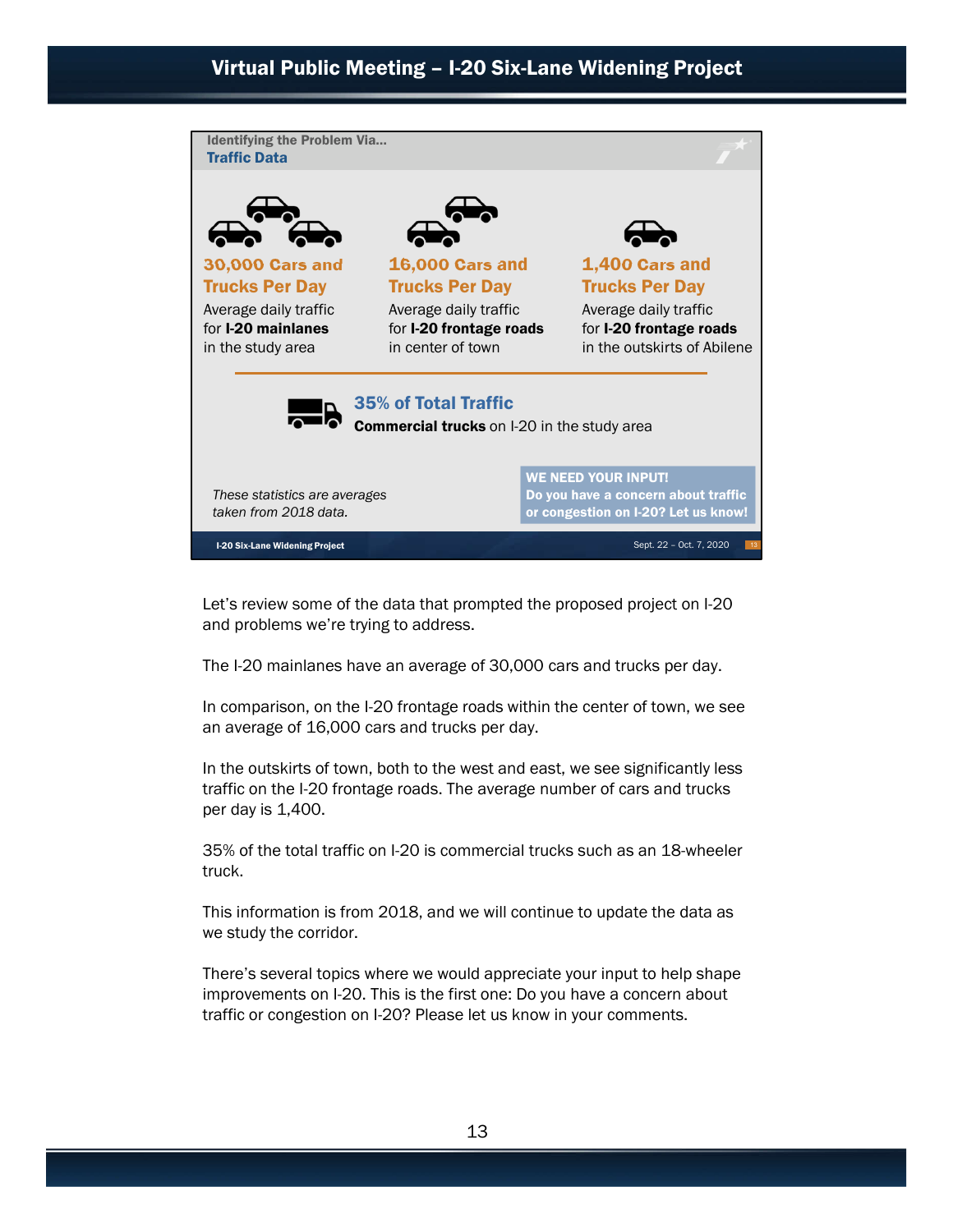

Next is to consider the crash data identified by our team to date.

On the I-20 corridor through Abilene, we see approximately 30% more crashes than statewide averages. In the center of our study area, between US 83 and SH 351, the data shows that the number of crashes is more than double the statewide averages.

Without improvements, numbers are expected to increase.

Again, this data is from 2018, which we will update as we progress through the study.

Be sure to let us know if you have a concern about safety on I-20.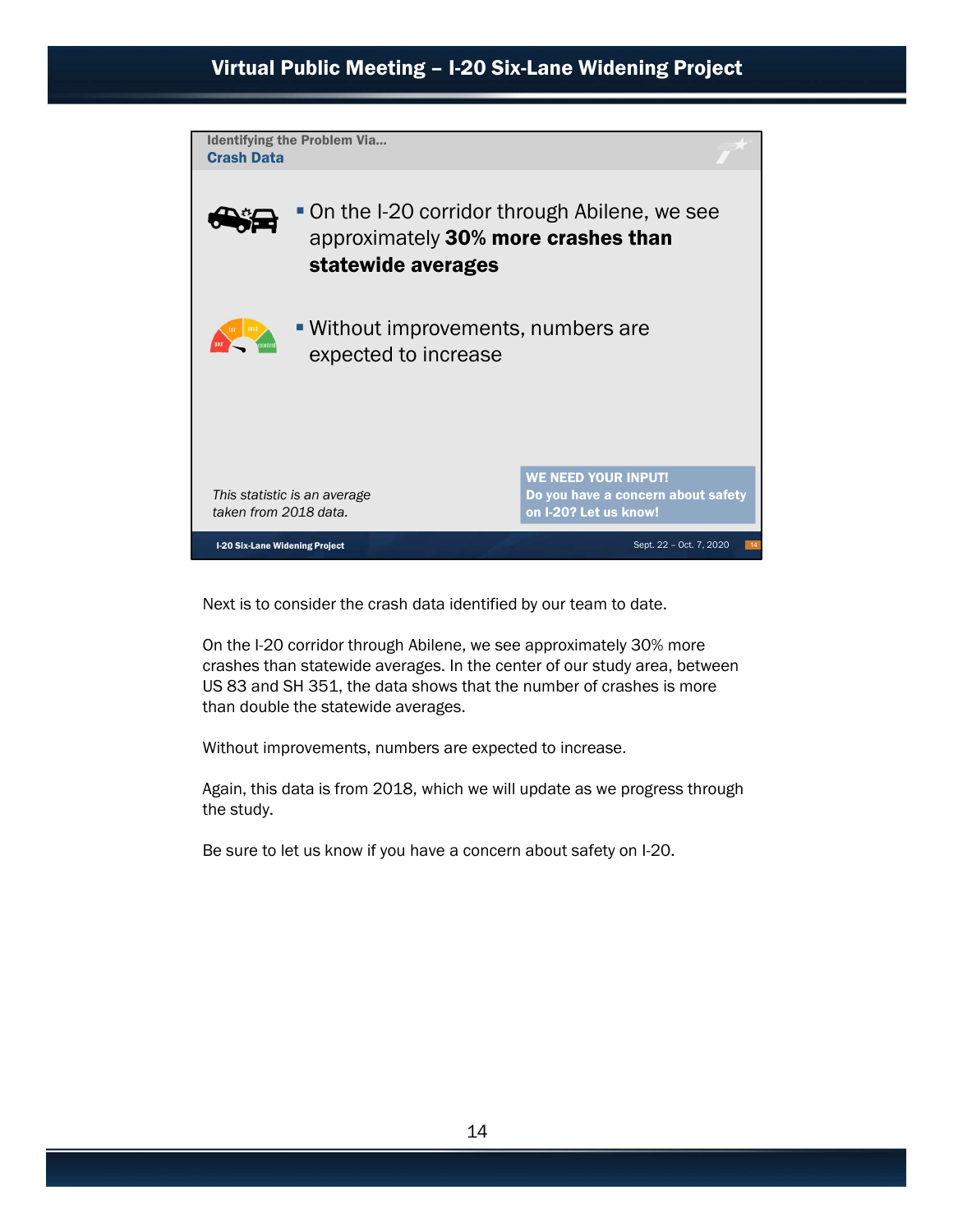

One of the elements that the project team must identify and study is environmental constraints on or adjacent to the I-20 corridor. Constraints are identified as areas that we need to avoid in building roadway improvements, if possible. Those constraints include: Oil and gas wells; Creeks and streams; Floodplain; Historic sites; Cemeteries; and Parks.

On the virtual public meeting webpage, you can view the Environmental Constraints Maps that we have prepared. These maps show an aerial photo of I-20 and constraints are identified by colored shading and icons. A legend is provided in the bottom left-hand corner to help you review the map. There are six different maps to look at as this is a very long corridor.

The constraints and features were obtained through use of federal, state, and local resources, including review of aerial photography, and agency databases and maps.

On the screen, you can see a snapshot of one of the maps. To orient yourself, you are seeing I-20 going from west to east, and FM 600 or West Lake Road going from north to south.

The arrow on your screen is pointing to a stream and floodplain that crosses I-20. The stream is the dark blue line, and the floodplain is the hatched teal area. The next example constraint on your screen is an example of an oil and gas well location. Those two types of icons that look like suns indicate the location of an oil and gas well as identified by the Railroad Commission of Texas, who regulates the oil and gas industry.

Environmental constraints must be identified and considered as we aim to avoid them or to minimize any potential impact, should roadway improvements be constructed.

It is critical that we identify all potential constraints. We welcome you to review our constraints maps online and let us know if something is missing, such as an unidentified cemetery.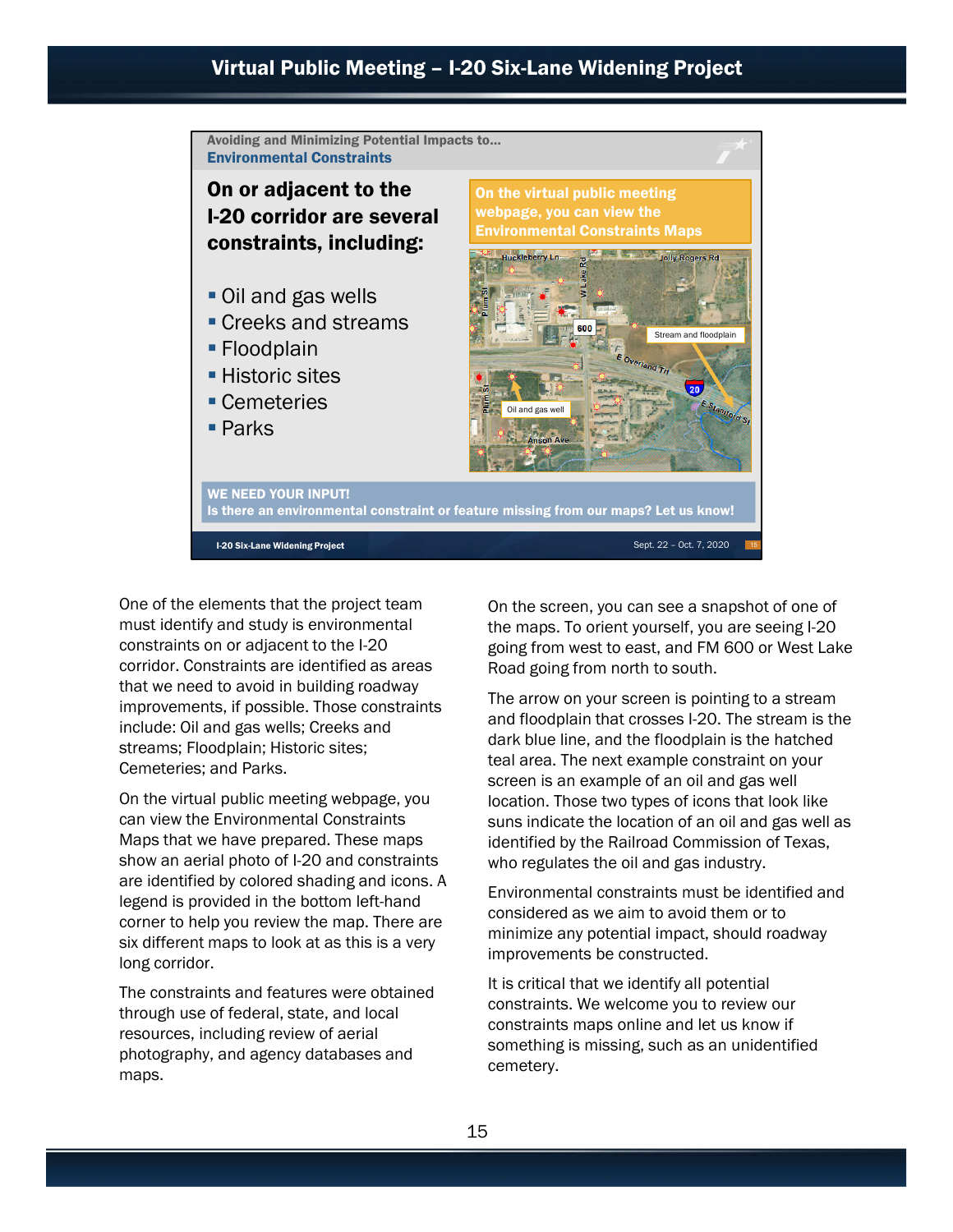

Next are considerations for existing and future areas of economic development.

It is important that we identify these areas and avoid them or minimize any potential impact. An example of such an area is the Boardwalk at Allen Ridge. This is a development under construction at I-20 and Ambler Avenue near the Abilene Christian University campus.

Please let us know if there is an economic development area we should know about.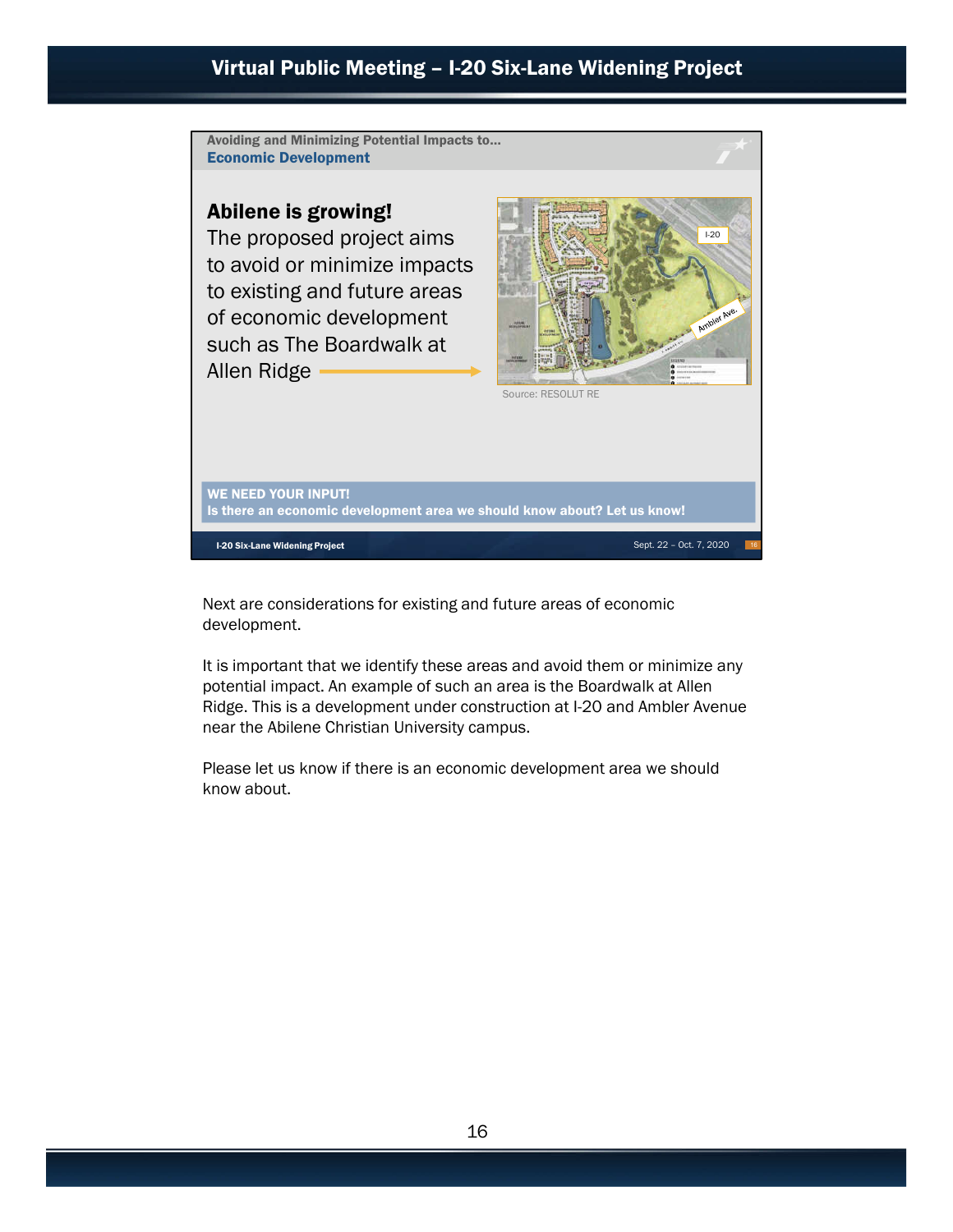

We held an open house on Nov. 12, 2019 about the I-20 corridor; however, with a shorter project length.

Comments received helped identify the problems we're trying to address, and prompted the acceleration of the western portions of the project to be included in the current I-20 study.

We appreciate these comments and look forward to addressing them as part of this broader study where feasible.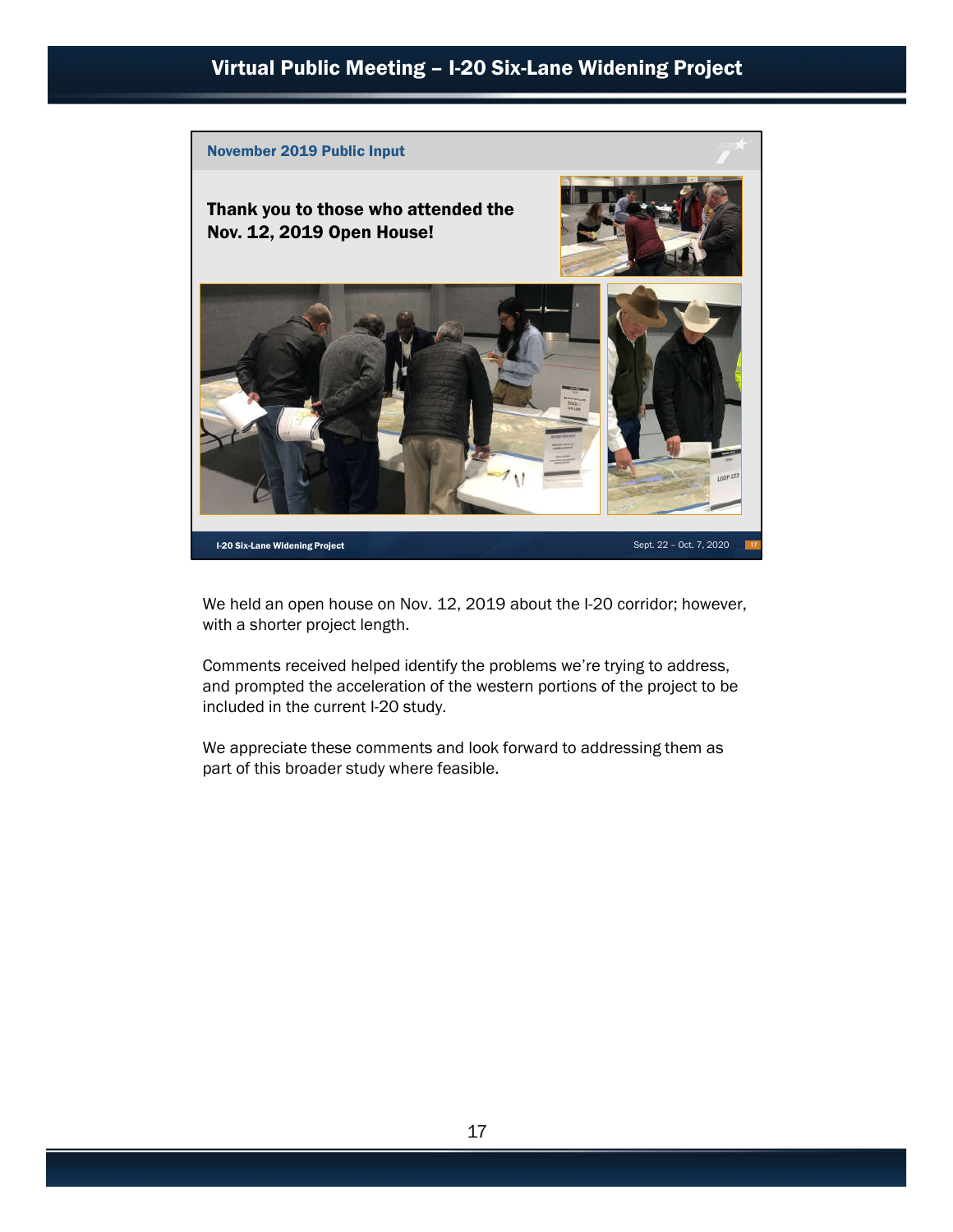

TxDOT is committed to continuing our efforts to gain public feedback about this project especially now that we are studying a longer corridor.

We'd like to know what's missing from our maps and initial data collection. What do we need to know more about?

Here are some of the items we'd like to hear more about from you.

- Your mobility concerns
- Travel and delay times
- Your safety concerns
- Environmental constraints, and
- Future development

Also, please inform us of any other comment you may have about this proposed I-20 project or if you'd like to join our mailing list.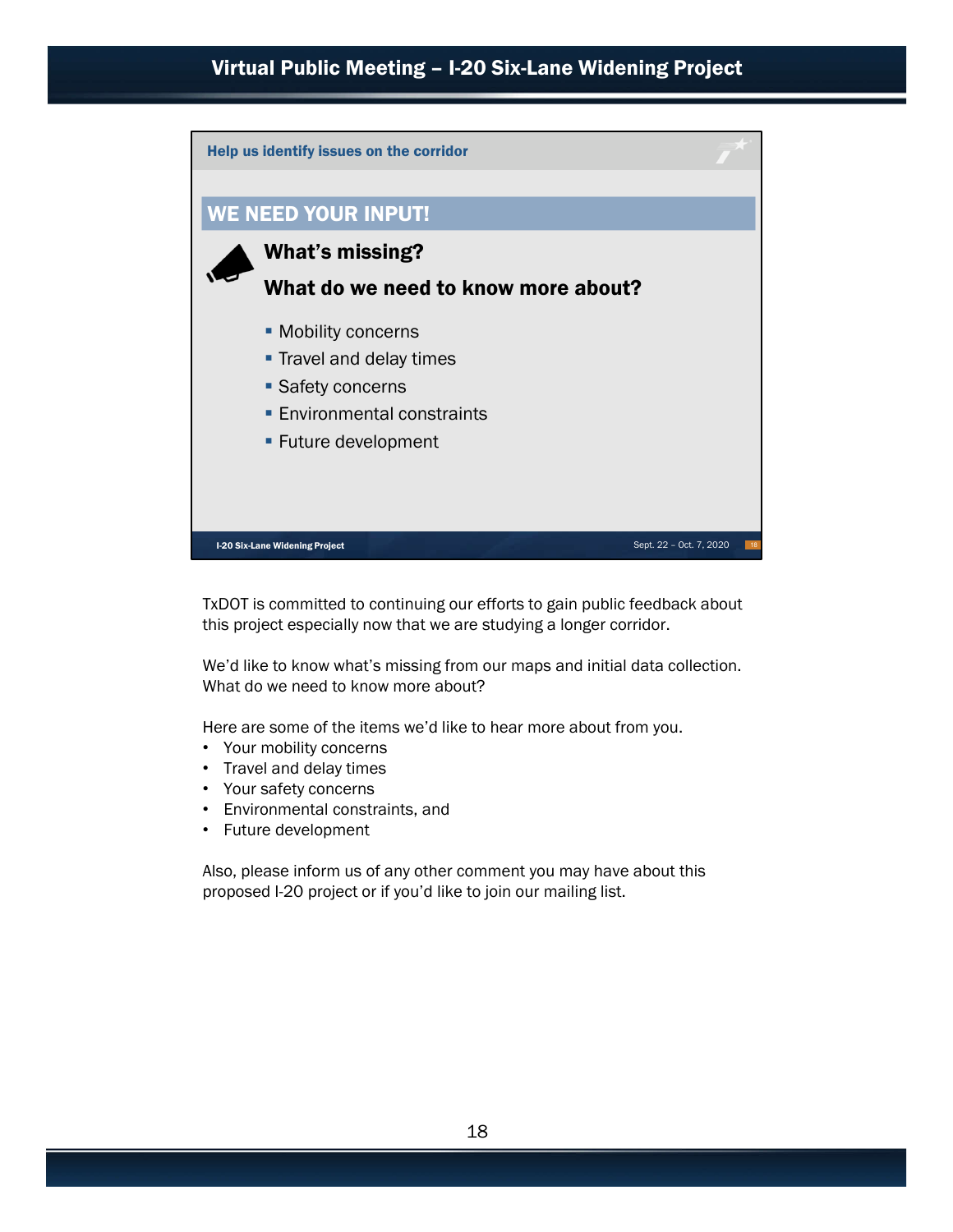

We understand that this virtual public meeting format is a bit different, so let's take a few minutes and explain the comment process.

The first step to commenting is to review the meeting materials.

Please visit the virtual public meeting webpage by going to www.TxDOT.gov, keyword search "I-20 Six-Lane Widening Project" or visit the precise web address as listed on the screen.

At the webpage, if you scroll down toward the bottom of the page, you will see a list of materials next to the bolded topic "DOWNLOADS." Please download and review the materials at your convenience.

If you have any questions or if you need technical assistance, please contact the project team at (512) 342-3281.

And please know you can contact TxDOT and the project team at any time during the project development process to ask questions about the project.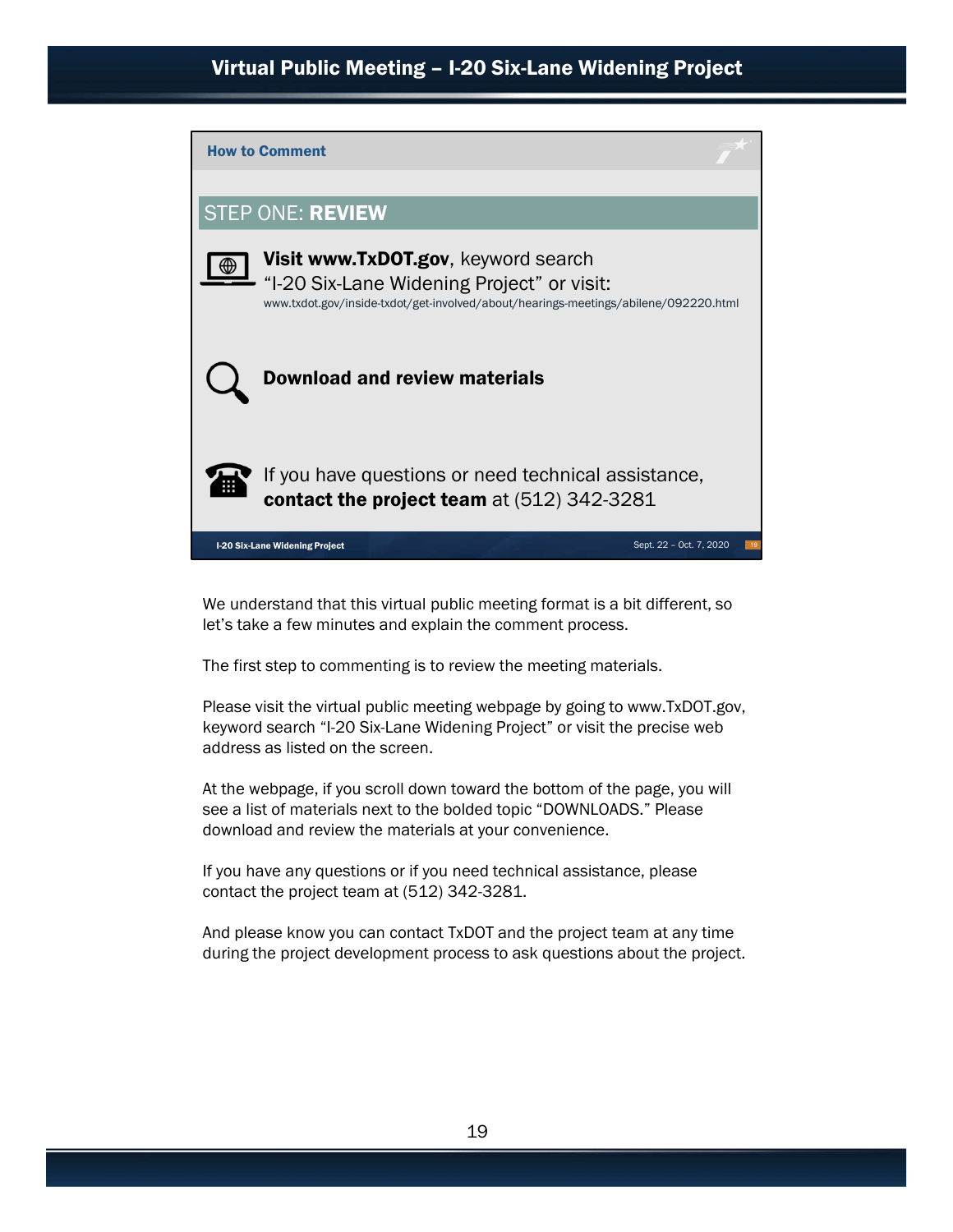| <b>How to Comment</b>                                                                                                |                                                        |  |
|----------------------------------------------------------------------------------------------------------------------|--------------------------------------------------------|--|
| <b>STEP TWO: COMMENT</b>                                                                                             |                                                        |  |
| <b>Complete Our Survey</b><br>www.surveymonkey.com/r/l20Abilene                                                      |                                                        |  |
| <b>EMAIL</b><br>IH20Project@gmail.com                                                                                |                                                        |  |
| <b>MAIL</b><br>Scott Darrow, P.E.<br><b>TxDOT Abilene District</b><br>4250 N. Clack Street<br>Abilene, TX 79601-9241 | All comments<br>must be<br>received by<br>Oct. 7, 2020 |  |
| I-20 Six-Lane Widening Project                                                                                       | Sept. 22 - Oct. 7, 2020                                |  |

The second step is to comment. Given our current COVID-19 situation, TxDOT is asking the public to provide their comments in the following ways.

- You may complete our online survey which is located at the web address listed on the screen. You can also access it from the virtual public meeting webpage.
- You can email us at **IH20Project@gmail.com**
- You can send us your comments via mail by addressing Mr. Scott Darrow, our TxDOT Project Manager, at the TxDOT Abilene District, 4250 N. Clack St., in the city of Abilene, Texas, 79601.

All comments must be received by Oct 7, 2020 at midnight. If you are mailing a comment, be sure that it is postmarked by Oct. 7 to be included in the record.

Please note that comments can be made throughout the comment period. You can send us more than one comment and via any of the methods mentioned.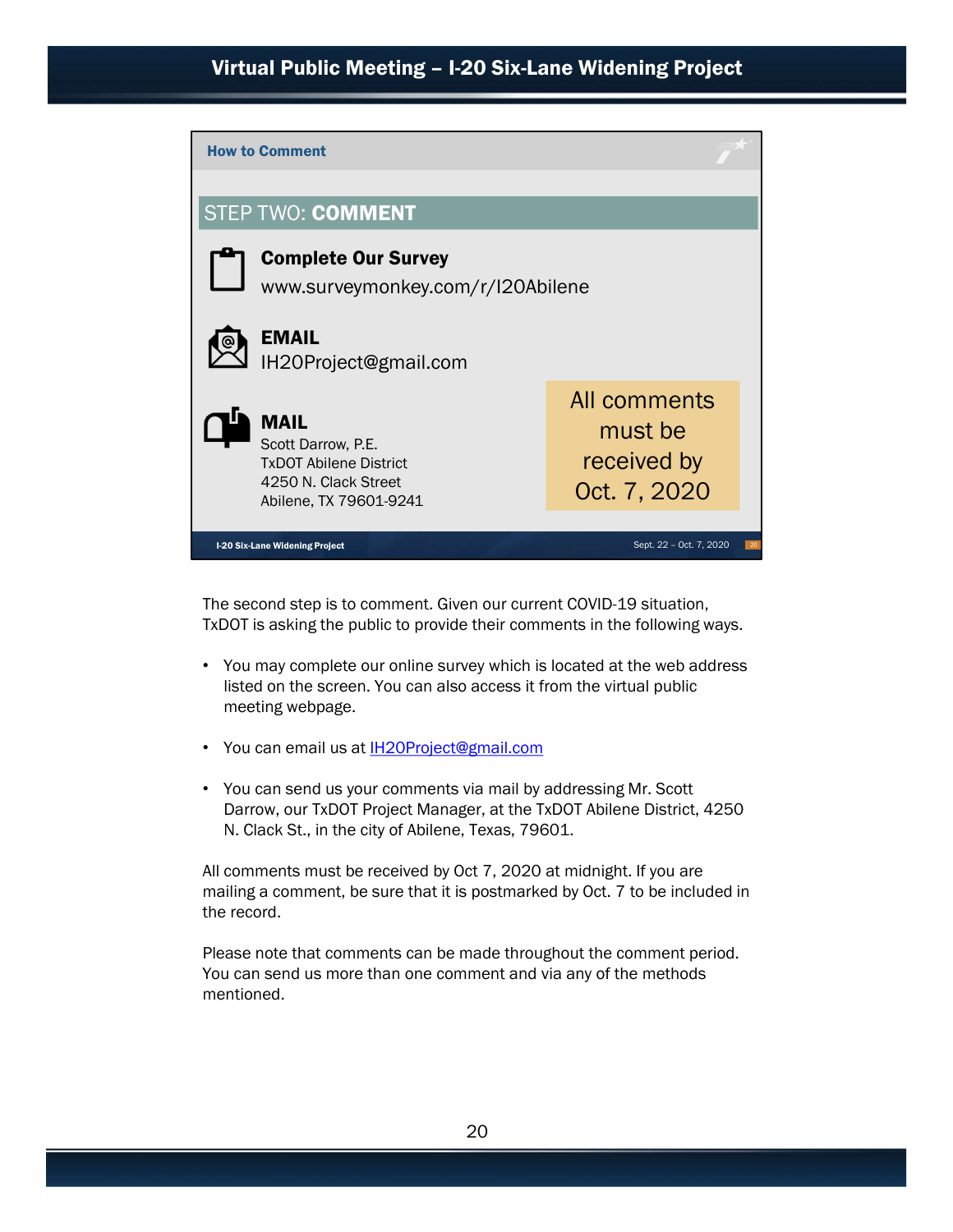

Your input helps us better understand community concerns and values. Comments are not a vote, but what you provide helps inform the decision making.

The official comment period is Sept. 22 through Oct. 7, 2020. Any comments received during the official comment period, as well as TxDOT's responses, will be included in the comment/response matrix for the virtual public meeting summary. The meeting summary is typically posted to TxDOT.gov several months after a public meeting is held.

Again, you are always welcome at any time during the project development process to contact us with questions. You may reach Mr. Darrow at the TxDOT Abilene District by calling 325-676-6818.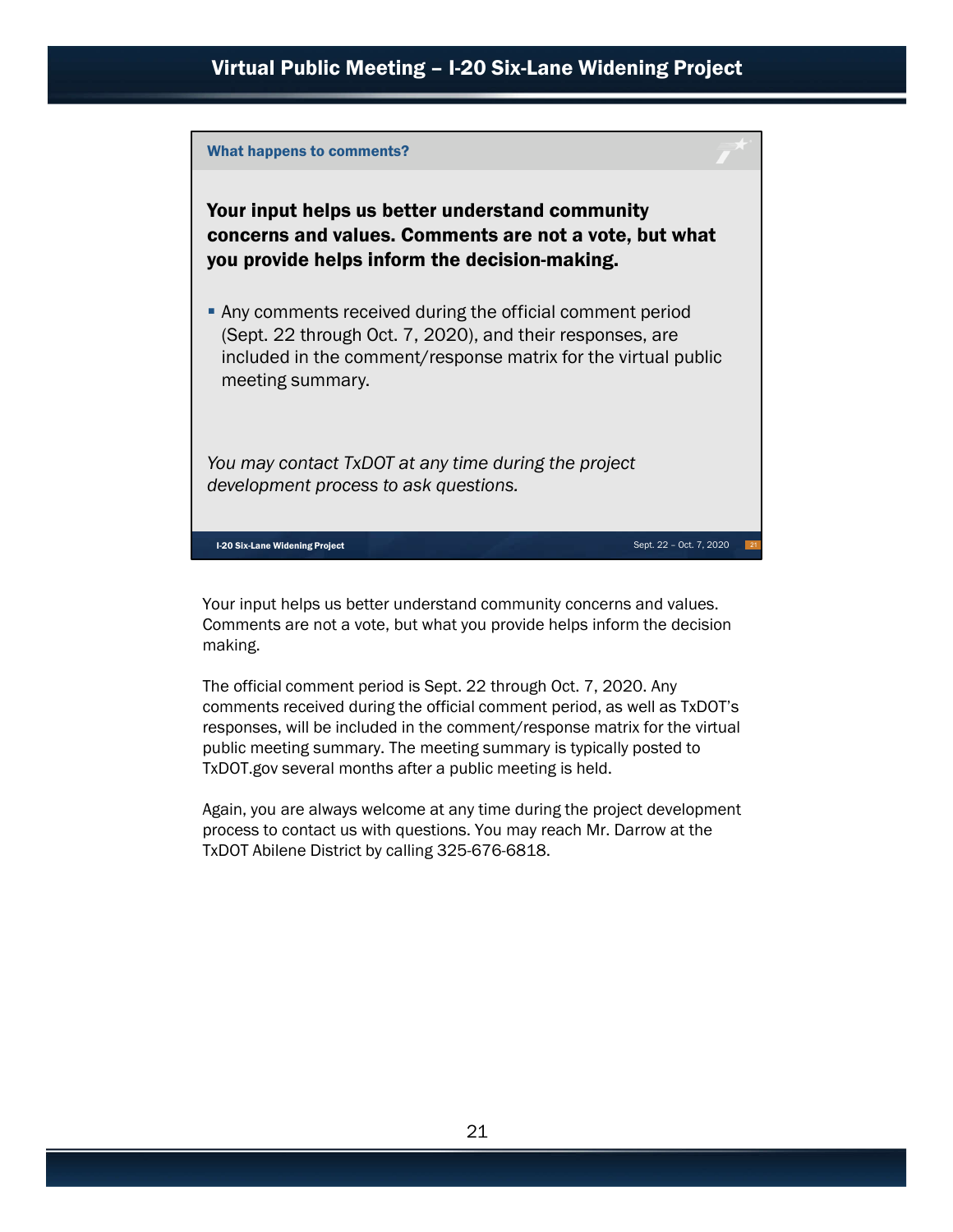#### Next Steps

- Public input will be reviewed, documented, and addressed
- **Further data collection and analysis will occur**
- **Project team will develop potential solutions**
- Additional public input will be encouraged and requested

TxDOT is committed to developing this project in collaboration with the community, in a way that meets the safety and mobility goals while minimizing community impacts.

I-20 Six-Lane Widening Project Sept. 22 – Oct. 7, 2020

From here, TxDOT will take the prior input received and any additional input submitted during the official comment period into account.

The project team will collect and analyze additional data, and then develop potential solutions.

We will be back to the public in 2021 to encourage and request additional input.

TxDOT is committed to developing this project in collaboration with the community, in a way that meets the mobility and safety goals while minimizing community impacts.